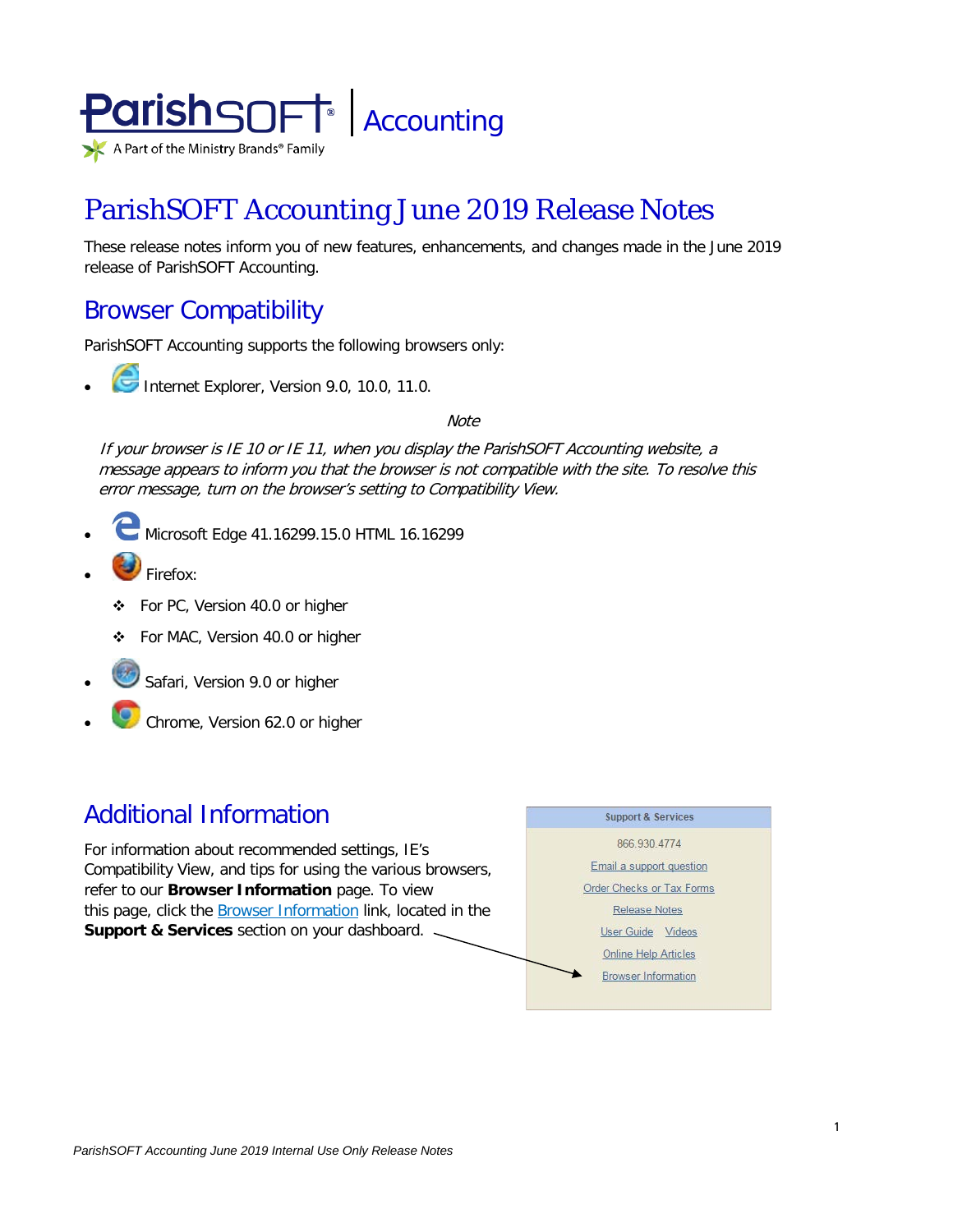# What's New

# Church Manager

| <b>Audit</b> |
|--------------|

### Audit Log Entries Now Sorted in Reverse Chronological Order

By default, audit log entries are now listed in reverse chronological order (most recent dates first) by **Date** followed by **AuditID** in ascending order (smallest to the largest value).

Be aware that the **AuditID** is a system-generated tag, assigned when an audit record is created. In the grid, they are listed in numeric order, which represents the order in which the entries were created. During audit log analysis, this ID can help you retrace specific events or actions, especially those occurring on the same date.

# Ledger and Payables



### New Vendor's Information Remains Visible After a Save

After you create a record for a new vendor, the system now keeps the record visible after you save it. Having the record remain on your screen makes it easier for you to complete information required on other related tabs, such as **Account Distribution** and **1099/Checks**.

### Keyboard Shortcut Now Available for New Vendor Information Form

To save you time, we added a keyboard shortcut that opens a new, blank **Vendor Information** form. The keyboard shortcut works only when an existing vendor's record is currently open on your screen. To quickly open a blank record, press this key combination: **Alt-n.** In other words, on your keyboard press and hold the **Alt** key and then press the **N** key.



Memorized

### Added Ability to Sort Memorized Transactions

The memorized transactions grids now provide sort functionality to enable you to sort records based on a specific column's data.

To apply a sort, simply select the desired column from the **Sort By List** dropdown list, located above each memorized transactions grid:

Sort List By: Description  $\overline{\mathbf{v}}$ 

After you select a column, the grid refreshes and, depending on the column's data type, displays the transactions in ascending alphabetic or numeric order. Currently, it is not possible to sort transactions in descending order.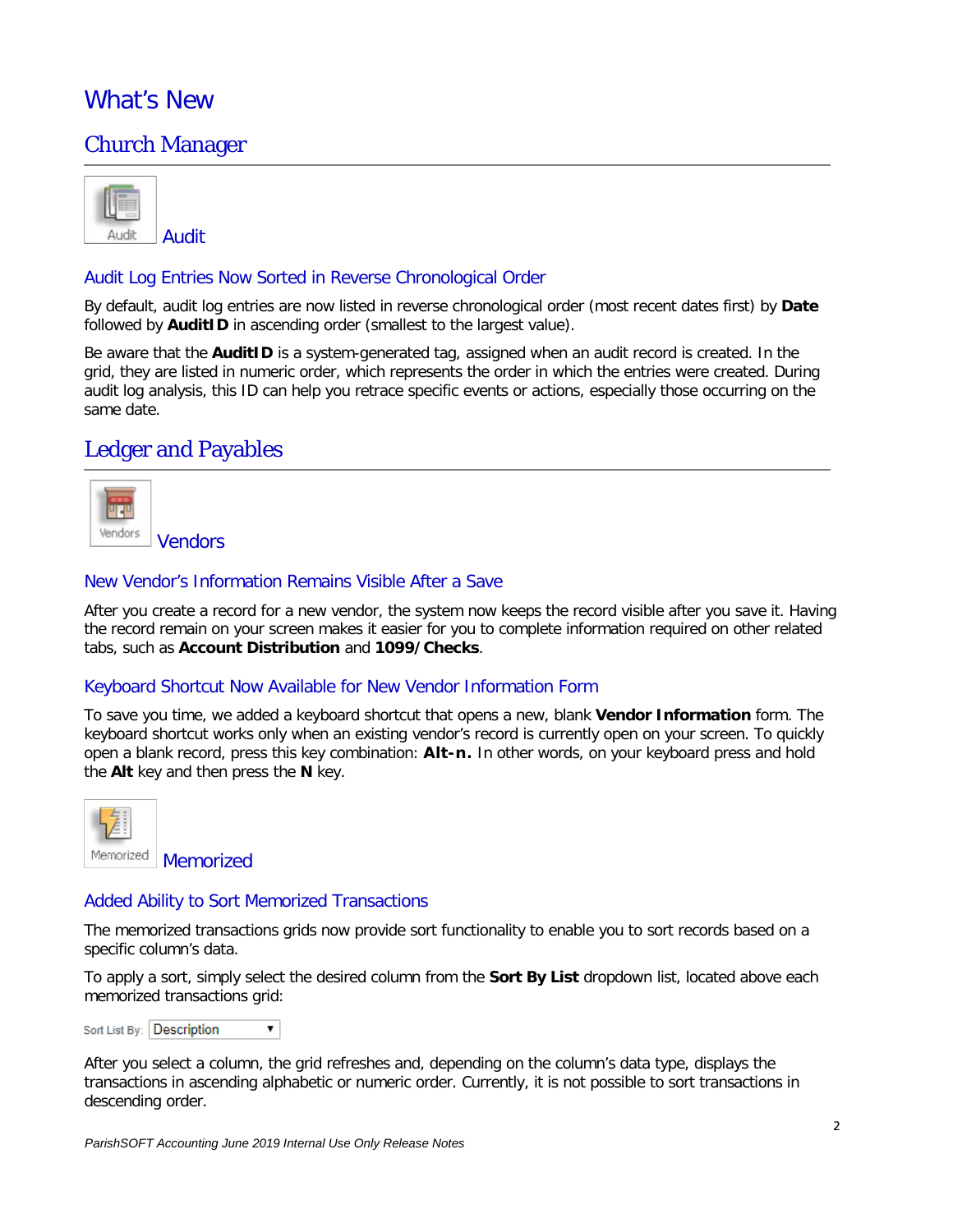

### Project Summary Report Added

The **Project Summary** report is a new feature that gives diocesan users better visibility into how selected projects and groups of projects are performing financially. The report enables users to compare a project's beginning and ending balances, track associated monthly and YTD income and costs, and view variances to obtain an accurate picture of its financial success.

You can find the report in the **Statements** group under **Standard Reports**. Select **Project Summary** to open the report setup:

**Note** 

See Chapter 15 "Creating Reports" in the Ledger & Payables User Guide for a description of report configuration and filter options.

| Report as of month ending: August                                                                         |                   | ۷. | during fiscal year ending: 12/31/2018 - Current Fiscal Year |  | ۷ |  |  |
|-----------------------------------------------------------------------------------------------------------|-------------------|----|-------------------------------------------------------------|--|---|--|--|
| - Project Group                                                                                           |                   |    |                                                             |  |   |  |  |
| Festivals & Events<br>Fundraising Activities<br>Mens Group Activities<br>School classes                   | $\sim$ X<br>w.    |    |                                                             |  |   |  |  |
| $-$ Project $-$<br>Fishing Trip<br>Golf Outing<br>Math Grade 1 Mr. Springfield<br>Math Grade 1 Ms. Dargis | x<br>$\mathbf{v}$ |    |                                                             |  |   |  |  |
| - ** Report Options -<br>Include Inactive Projects                                                        |                   |    |                                                             |  |   |  |  |
| - ** Report Subtitle                                                                                      |                   |    |                                                             |  |   |  |  |
| Report Subtitle:                                                                                          |                   |    |                                                             |  |   |  |  |

After setting up the report, do one of the following:

- Click **Preview Report** to view the report in the Report Viewer.
- Click **View PDF** to create a PDF of the report that you can either print or download.
- Click Memorize Report to save the configuration as a memorized report.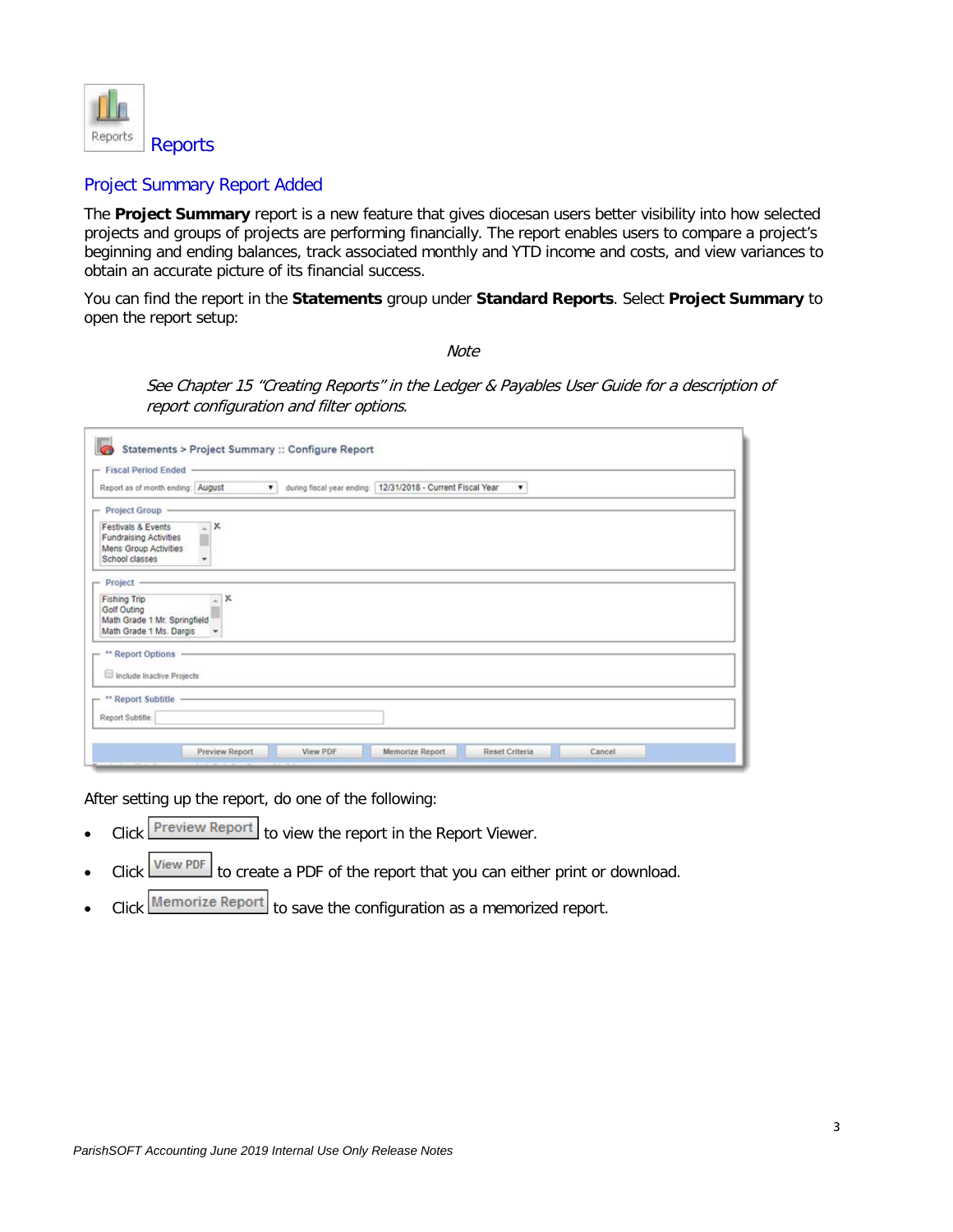# Accounts Receivable



### Asset, Liability, and Expense Accounts Can Now Be Linked to Line Items

Previously for customer invoices, you could only link Income and Dedicated Accounts to line items for products and services. With this update, you can also link asset, liability, and expense accounts to line items.





#### Asset, Liability, or Expense Accounts Can Now Be Set as Default for Products/Services

Previously in the setup for products and services, you could only select an Income or Dedicated Account as the default account. With this update, you set an asset, liability, or expense account as the default account.



The account you select in the setup shows as the default for any product or service selected on customer invoices and credit memos.



#### Asset, Liability, and Expense Accounts Can Now Be Linked to Line Items

Previously for credit memos, you could only link Income and Dedicated Accounts to line items for products and services. With this update, you can also link asset, liability, and expense accounts to line items.

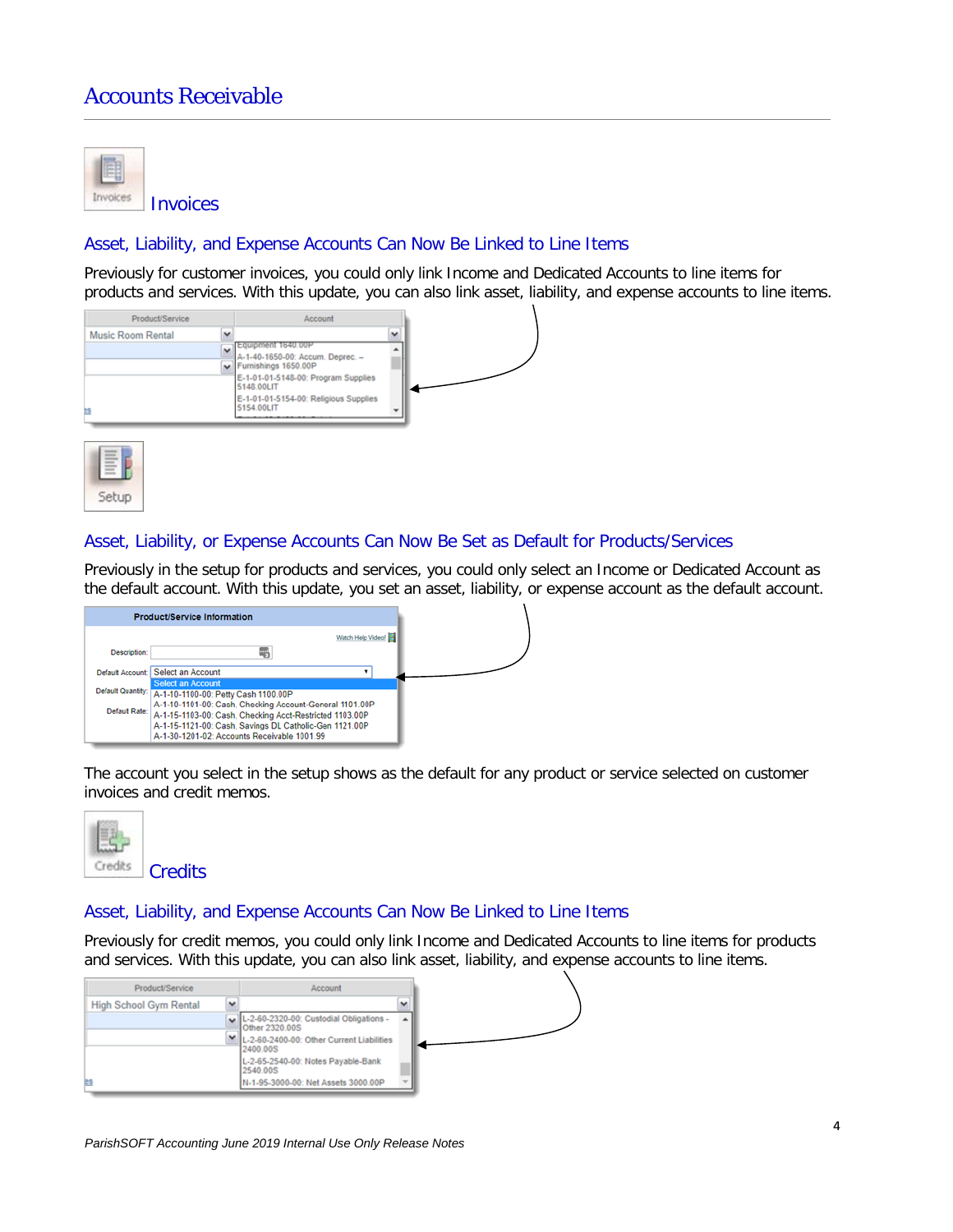

### Added Ability to Save an Edited Replicated Report with the Same Name

We added an option to the Replicate Report process that enables you to replace an edited replicated report with one identically named in one or more destination organizations. This feature enables the target organizations to obtain the updated version of the report.

The illustration and instructions below guide you through the process of overwriting an older version of a replicated report in the organizations you specify:

|                                                                                                                                                                                                                                                                                                                                                                                                                                                                                                                                                                                                                                                                                                                                                                                                                                                                                                                    | <b>Replicating a Report</b>                                                                                                                                                                                                                                                                                                                                                                                                                                                                         |  |
|--------------------------------------------------------------------------------------------------------------------------------------------------------------------------------------------------------------------------------------------------------------------------------------------------------------------------------------------------------------------------------------------------------------------------------------------------------------------------------------------------------------------------------------------------------------------------------------------------------------------------------------------------------------------------------------------------------------------------------------------------------------------------------------------------------------------------------------------------------------------------------------------------------------------|-----------------------------------------------------------------------------------------------------------------------------------------------------------------------------------------------------------------------------------------------------------------------------------------------------------------------------------------------------------------------------------------------------------------------------------------------------------------------------------------------------|--|
| <b>Ledger Report Writer - General</b>                                                                                                                                                                                                                                                                                                                                                                                                                                                                                                                                                                                                                                                                                                                                                                                                                                                                              |                                                                                                                                                                                                                                                                                                                                                                                                                                                                                                     |  |
| 'Operating Committee Income and Expense                                                                                                                                                                                                                                                                                                                                                                                                                                                                                                                                                                                                                                                                                                                                                                                                                                                                            |                                                                                                                                                                                                                                                                                                                                                                                                                                                                                                     |  |
| <b>Custom Values</b><br>General<br>Rows<br>Columns<br>Report Name: Operating Committee Income and Expense<br>÷.<br>Report Type: Statement of Activity<br>- Fiscal Period Ended -<br>during fiscal year ending: 12/31/2015<br>Report as of month ending: October<br>$\overline{\mathbf{r}}$<br>- Report Options<br>87 Include Inactive History Accounts (ii) Print Gridlines (iii) Suppress Zero Accounts (iii) Show Numbers Without Cents<br>Orientation<br>n<br><b>ELE</b> ® Landscape<br>Margins<br>Margin Adjustments - 1/100 Inch Increments<br>Top: 25 V 个 Bottom: 25 V 个 Let: 25 V 个 Right: 25 V 个<br>$-$ Scaling<br><sup>●</sup> Adjust to 100 ● 含 % normal size<br>© Fit to 1 <del>↓</del> 4 page(s) wide by 1 → + 4 tall<br>- Print Titles<br>Rows to Repeat: 0 V 企 Columns to Repeat: 0 V 企<br><b>Replicate Report</b><br>Preview Report<br>Delete Report<br><b>Save Report</b><br>Copy Report<br>Cancel | <b>Replicate Report:</b><br>X<br>$\lambda$ X<br>Asheville Catholic School P/S GAAP, Asheville 210<br>Christ the King-High Pt GAAP, High Point 63<br>.St Christopher Accrual, San Francisco 19<br>Select<br>St John P/S Accrual, Ann Arbor 60<br>organizations<br>.St Luke Cash, Ann Arbor 101<br>.St Paul P/S Cash., Orem<br>Christ the King-Shelby Accrual, Shelby 49<br>Dinnese UC2<br>To select multiple organizations use otri-click.<br>Replace Existing Report With Same Name?<br>Save Cancel |  |

- 1. Open the existing replicated report and edit as desired. When ready to create a copy, click the **Replicate Report** button.
- 2. In the **Replicate Report** window, select the organizations receiving the report.

**Note** 

To select multiple organizations, press and hold the Ctrl key while clicking with the right mouse button.

- 3. To overwrite an existing report with the same name in the destination organizations, select the checkbox: **Replace Existing Report With Same Name?**
- 4. Click Save

The report is pushed down to each organization selected in Step 2, and the existing report with the same name is overwritten. The report appears in the appropriate category (for example, **Statements of Financial Position**) in the organization's **Report Menu**.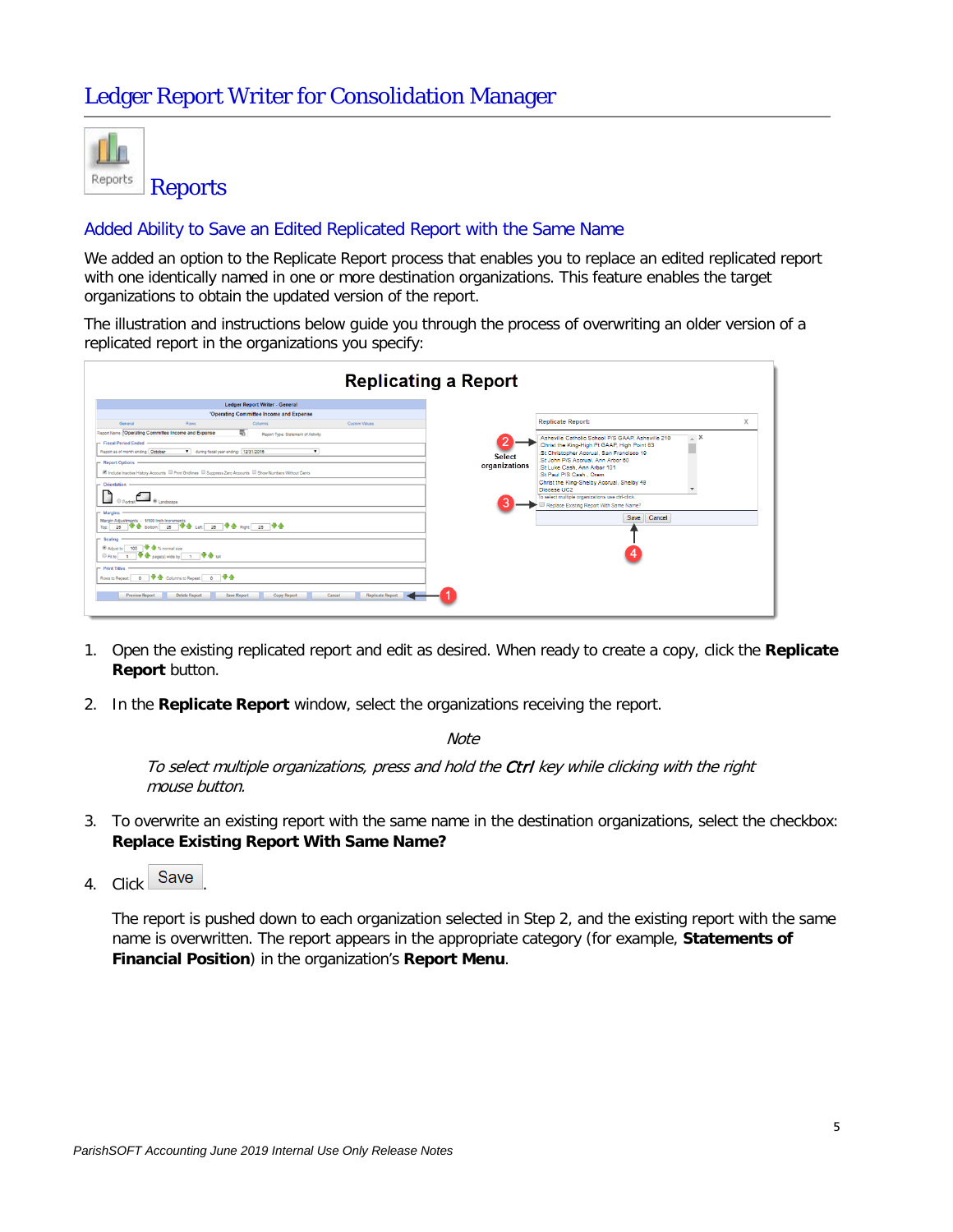# Resolved Issues

# Payroll

| Setup |
|-------|

# Fixed: Benefit and Deduction Conversions Alter Paycheck History

Converting a benefit into a deduction or a deduction into a benefit after it is created and used in a prior payroll is no longer permitted. Such a change had the undesirable outcome of altering the historical payroll records.

On the **Setup** page, a change to a deduction or benefit's type is now permitted only if:

The benefit or deduction was not used in a prior payroll.

AND

• The benefit type or deduction type does not fall in the **System Reserve** category.

# Church Manager

| Audit |
|-------|

### Fixed: Users Dropdown List on Search Page Missing Some Consolidation Users

Previously, the **Users** dropdown list on the **Audit** > **Search** page was missing the names of some users assigned the role of Consolidation User. This omission was corrected. All Consolidation Users now appear in the **Users** list.

### Fixed: Old Value and New Value Field Labels Incorrect in the Audit Report

In the **Audit** report, the labels appearing next to the **Old Value** and **New Value** fields were reversed so that they now correctly identify the data in the fields.